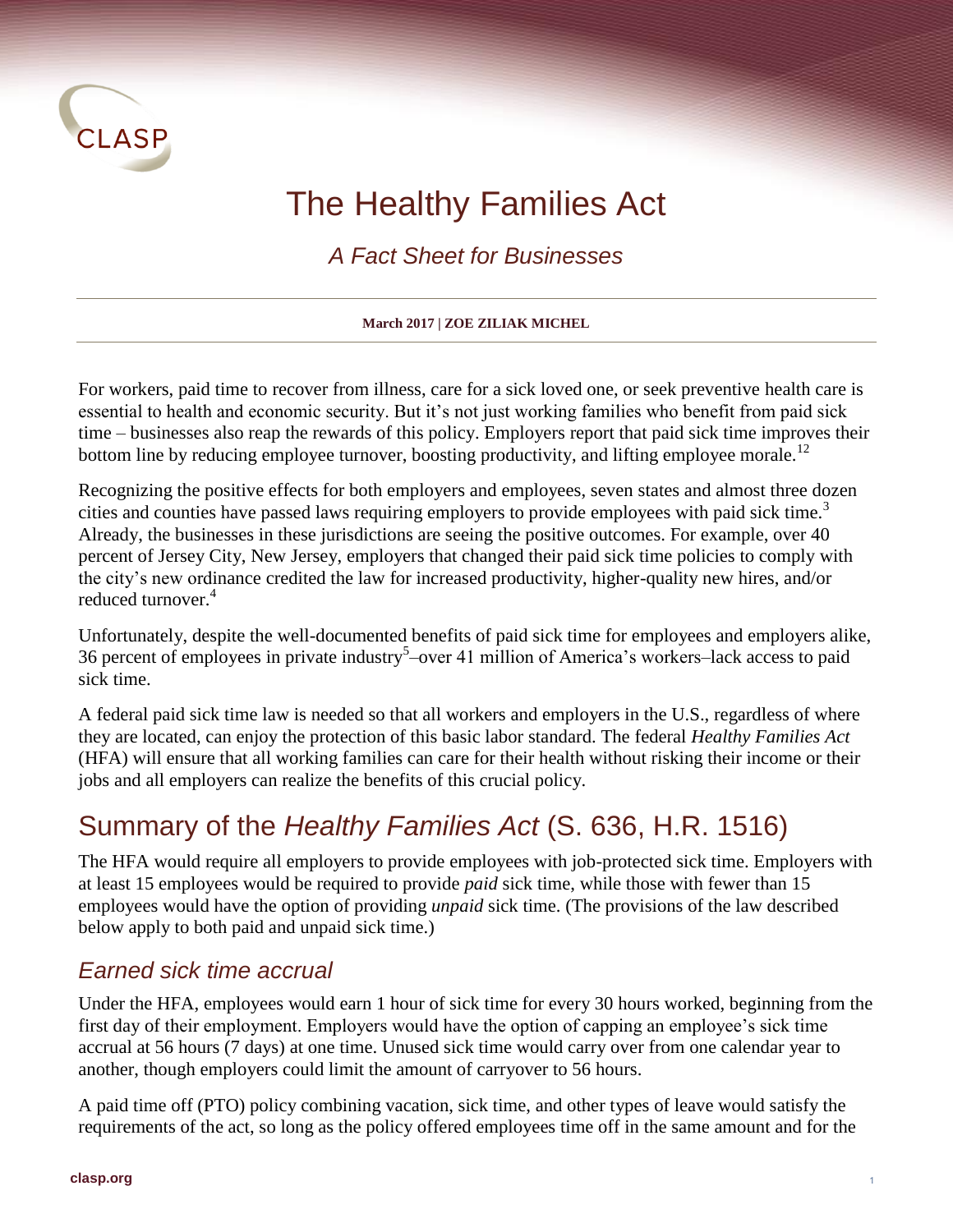same purposes as outlined in the HFA.

#### *Use of earned sick time*

Workers could use earned sick time for their own physical or mental illness, injury, or medical condition; to obtain professional medical diagnosis or care, including preventive care; to care for a family member or anyone who is the equivalent of a family member; to attend a child's school meeting or meeting at a place where the child was receiving care necessitated by the child's health condition or disability; or to obtain various types of treatment or assistance (including taking legal action) for themselves or a family member in cases of domestic violence, sexual assault, or stalking.

Employees would be expected to give the employer advance notice of their use of sick time whenever the use was foreseeable. Employers could require employees to provide written certification of their need to use sick time (such as a doctor's note) only when earned sick time was used for more than three consecutive workdays.

#### *Protection from retaliation*

The HFA would protect workers from retaliation for their use of (or intent to use) sick time. An employer could not discriminate against, discharge, or retaliate against employees for exercising their rights under the HFA, nor could they count the use of sick time against an employee under an absence control policy.

### Further Resources

#### *Healthy Families Act*

- [U.S. Senate Bill 636](https://www.congress.gov/bill/115th-congress/senate-bill/636/text)
- [U.S. House of Representatives Bill 1516](https://www.congress.gov/bill/115th-congress/house-bill/1516/text)

#### *State and local earned sick time laws*

- Summaries of state and local earned sick time laws from [A Better Balance](http://www.abetterbalance.org/web/images/stories/Documents/sickdays/factsheet/PSDchart.pdf) and the National [Partnership for Women and Families](http://www.nationalpartnership.org/research-library/work-family/psd/paid-sick-days-statutes.pdf)
- Official or external audits and reports of effects of implementing earned sick days laws for [Oakland,](https://oakland.legistar.com/LegislationDetail.aspx?ID=2139897&GUID=985A8D98-E4FE-491C-8F50-C58C7AFE69F4) [San Francisco,](https://iwpr.org/publications/san-franciscos-paid-sick-leave-ordinance-outcomes-for-employers-and-employees/) [Connecticut,](http://www.cepr.net/publications/reports/good-for-business-connecticuts-paid-leave-law) the [District of Columbia,](http://www.dcauditor.org/sites/default/files/DCA092013.pdf) [Jersey City,](http://smlr.rutgers.edu/sites/smlr.rutgers.edu/files/documents/Jersey_City_ESD_Issue_Brief.pdf) [New York City,](http://www1.nyc.gov/assets/dca/downloads/pdf/about/PaidSickLeaveLaw-FirstYearMilestones.pdf) and [Seattle](https://www.seattle.gov/Documents/Departments/CityAuditor/auditreports/PSSTOUWReportwAppendices.pdf)

#### *CLASP resources*

l

- [EnforcingSickDays.org,](http://www.enforcingsickdays.org/) a one-stop shop for information about earned sick time laws
- [HFA Detailed Review for Businesses](http://www.clasp.org/resources-and-publications/publication-1/HFA-Detailed-Review.pdf)
- [The Business Benefits of Paid Sick Time](http://www.clasp.org/resources-and-publications/publication-1/Business-Case-for-HFA-3.pdf)

[http://www.seattle.gov/Documents/Departments/CityAuditor/auditreports/PSSTOUWReportwAppendices.pdf.](http://www.seattle.gov/Documents/Departments/CityAuditor/auditreports/PSSTOUWReportwAppendices.pdf) 

<sup>2</sup> Eileen Appelbaum, Ruth Milkman, Luke Elliott, and Teresa Kroeger, *Good for Business? Connecticut's Paid Sick Leave Law*, Center for Economic and Policy Research, 2014, [http://cepr.net/documents/good-for-buisness-2014-02-21.pdf.](http://cepr.net/documents/good-for-buisness-2014-02-21.pdf) <sup>3</sup> A Better Balance, *Overview of Paid Sick Time Laws in the United States,* 2015,

[http://www.abetterbalance.org/web/images/stories/Documents/sickdays/factsheet/PSDchart.pdf.](http://www.abetterbalance.org/web/images/stories/Documents/sickdays/factsheet/PSDchart.pdf)

<sup>&</sup>lt;sup>1</sup> Jennifer Romich, Wes Bignell, Tracy Brazg, et al., *Implementation and Early Outcomes of the City of Seattle Paid Sick and Safe Time Ordinance*, University of Washington, 2014,